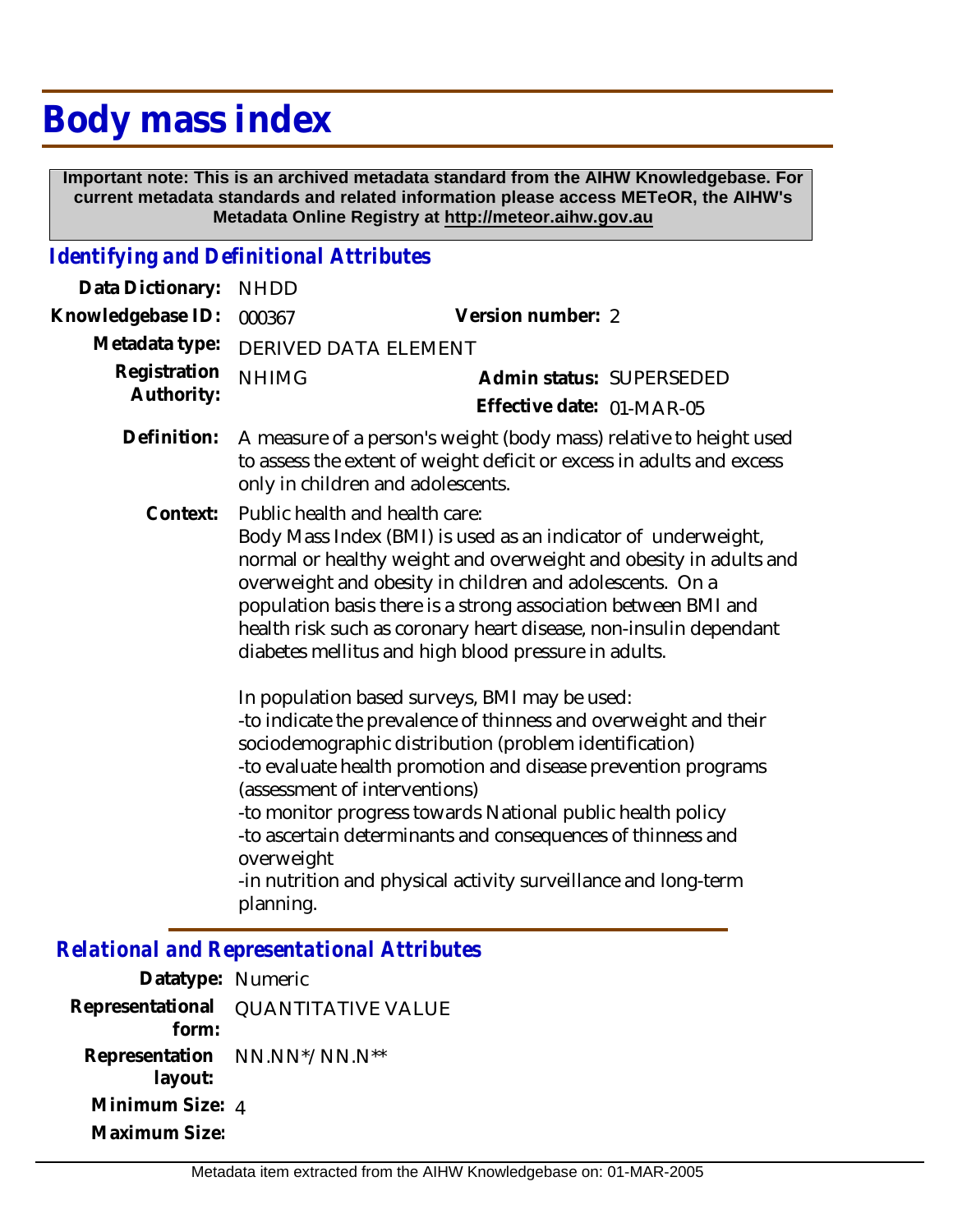888.8 **Data Domain:**999.9 NOVAL Unknown Not reported Calculated ratio for body mass index

Guide For Use: Formula:

5

BMI = weight (kg) divided by height (m) squared.

Body mass index is a continuous variable. Code body mass index to 99.99 or 99.9. If any component necessary for its calculation (i.e. weight or height for adults and weight, height, sex or date of birth for children and adolescents) is unknown or has not been collected (i.e. is coded to 888.8, 999.9, 888, 999 or 9).

Collection Methods: \*NN.NN for BMI calculated from measured height and weight.

\*\*NN.N for BMI calculated from self-reported height and/or selfreported weight

BMI calculated from measured height and weight should be distinguished from BMI calculated from self-reported height and/or weight. When either self-reported height or self-reported weight is used in the calculation, BMI should be recorded as selfreported BMI. Self-reported or parentally reported height and weight for children and adolescents should be used cautiously if at all.

BMI should be derived after the data entry of weight and height. It should be stored on the raw data set as a continuous variable and should not be aggregated or rounded.

Related metadata: supersedes previous data element Adult body mass index version 1 is calculated using Weight - measured version 2 relates to the data element Date of birth version 4 is used in the derivation of Body mass index - classification version 2 is calculated using Height - measured version 2 is calculated using Height - self-reported version 2 relates to the data element Sex version 3

is calculated using Weight - self-reported version 2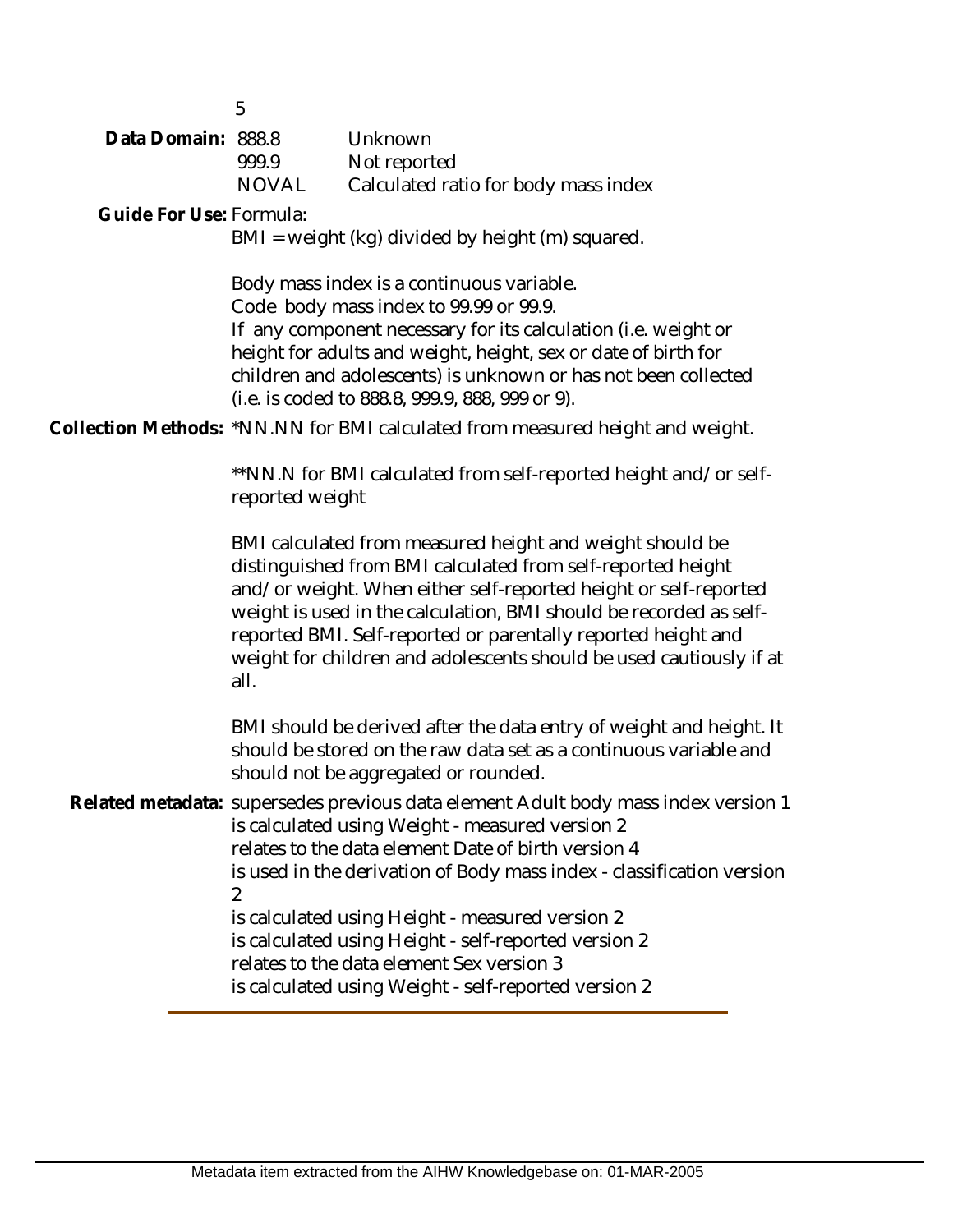## *Administrative Attributes*

Source Document: Obesity: Preventing and Managing the Global Epidemic. Report of a WHO Consultation. 2000. World Health Organization.

> Cole TJ, Bellizi MC, Flegal KM, Bietz WH. Establishing a standard definition for child overweight and obesity worldwide: international survey. British Medical Journal 2000; 320: 1240-1243

- Source Organisation: The World Health Organization and the consortium to develop an Australian standard definition of child/adolescent overweight and obesity; based at the Children's Hospital at Westmead on behalf of the Commonwealth Department of Health and Ageing.
	- Comments: This data element applies to persons aged 2 years or older. It is recommended for use in population surveys and health care settings for adults and population surveys only for children and adolescents. It is recommended that calculated BMI for children and adolescents be compared with a suitable growth reference such as the US Centers for Disease Control 2000 BMI- for-age chart be used for in health care settings such as hospitals, clinics and in general practice. A BMI greater than the 85th percentile would be classified as overweight, while a BMI greater than the 95th percentile would be classified as obese. These percentiles are arbitrary and do not relate to morbidity as the BMI cut-points do in adults.

BMI is relatively easy to determine, and has been validated against more direct measures of adiposity such as Magnetic Resonance Imaging and Dual X-ray Absorptiometry.

BMI is a low cost technique, with low respondent and investigator burden. In addition, it offers low inter-observer and intra-observer error, therefore offering good reliability.

Overweight and obesity, as defined by WHO for the interpretation of BMI (WHO 2000), are exceedingly common in Australia and their prevalence is increasing.

It is recommended that in population surveys, sociodemographic data including ethnicity should be collected, as well as other risk factors including physiological status (e.g. pregnancy), physical activity, smoking and alcohol consumption. Summary statistics may need to be adjusted for these variables.

National health data elements currently exist for sex, date of birth, country of birth, Indigenous Status and smoking. Data elements are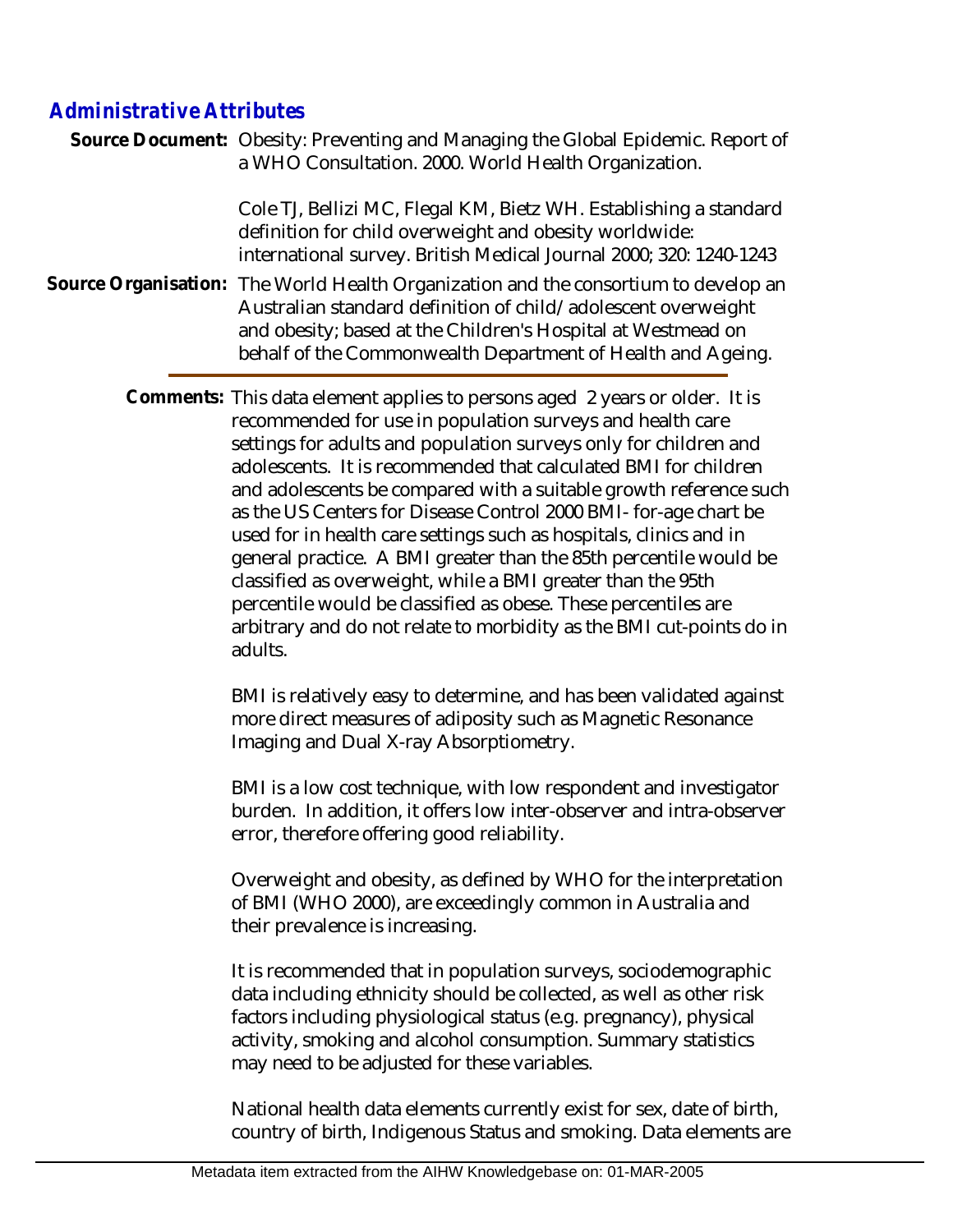being developed for physical activity.

Presentation of data:

Means, 95% confidence intervals, medians and centiles should be reported to one decimal place. Where the sample permits, population estimates should be presented by sex and 5-year age groups . Estimates based on sample surveys may need to take into account sampling weights.

For consistency with conventional practice, and for current comparability with international data sets, recommended centiles are 5, 10, 15, 25, 50, 75, 85, 90 and 95. To estimate the 5th and 95th centiles a sample size of at least 200 is recommended for each group for which the centiles are being specified.

Body mass index can be calculated from measured height and weight, or self-reported height and weight, however for children and adolescents, self-reported or parentally reported data should be used cautiously if at all.

For adults, body mass index tends to be underestimated when based on self-reported, rather than measured, height and weight. This is due to the fact that, on average, height tends to be overestimated and weight tends to be underestimated when selfreported by respondents.

There are many individuals for whom BMI is an inappropriate measure of body fatness. These are individuals whose high body mass is due to excess muscle rather than fat (e.g. body builders or others in whom the level of physical activity promotes an increase in muscle mass); or in those with osteoporosis who will have a lower than usual BMI; or those who have a different body build (e.g. individuals with unusually long or short legs or a different body fat distribution) (WHO Expert Committee 1995).

This is particularly important when assessing individuals but should also be taken into account in interpreting data from populations in which there are sub-groups with genetic or environmental differences in body build, composition, skeletal proportions or body fat distribution. As such, both BMI and a measure of fat distribution (waist circumference or waist: hip ratio) are important in calculating the risk of obesity comorbidities.

Epidemiological research shows that there is a strong association between BMI and health risk. Excess adipose tissue in adults is